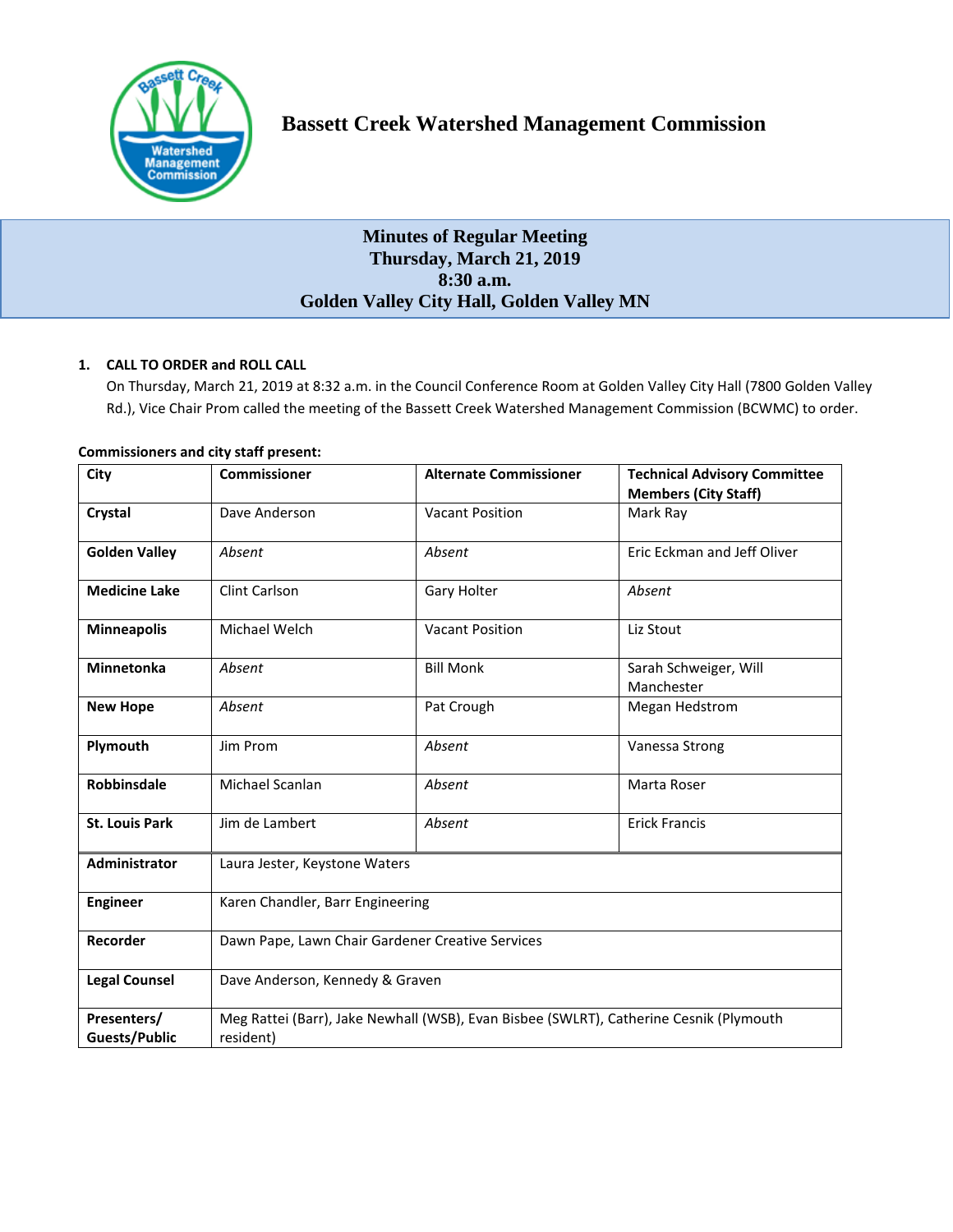### **2. CITIZEN FORUM ON NON-AGENDA ITEMS**

No citizens present. Introductions were made around the table. Chair Prom stated he thought it was valuable to have so much expertise in the room.

## **3. APPROVAL OF AGENDA**

**MOTION:** Commissioner Welch moved to approve the agenda. Commissioner Carlson seconded the motion. Upon a vote, the motion carried 8-0, with the City of Golden Valley absent from the vote.

# **4. CONSENT AGENDA**

Commissioner Welch requested to pull item 4F (approval of Southwest Light Rail Transit Project) off of the consent agenda and move to 5A.

**MOTION:** Commissioner Scanlan moved to approve the consent agenda as amended. Commissioner de Lambert seconded the motion. Upon a vote, the motion carried 8-0, with the City of Golden Valley absent from the vote.

The following items were approved as part of the consent agenda: February 21, 2019 Commission meeting minutes, acceptance of the March 2019 financial report, payment of invoices, approval to reimburse Commissioner Scanlan for 2019 Water Summit, approval of Golden Valley 2019 Pavement Management Program Project, approval to appoint Golden Valley Staff Drew Chirpich to Education Committee, approval to execute agreement with Hennepin County for AIS Prevention Grant.

| The general and construction account balances reported in the March 2019 Financial Report are as follows: |              |
|-----------------------------------------------------------------------------------------------------------|--------------|
| <b>Checking Account Balance</b>                                                                           | \$792,119.31 |

| TOTAL GENERAL FUND BALANCE                  | \$792,119.31      |
|---------------------------------------------|-------------------|
| TOTAL CASH & INVESTMENTS ON-HAND (03/13/19) | \$3,613,385.47    |
| CIP Projects Levied – Budget Remaining      | \$ (4,682,820.63) |
| <b>Closed Projects Remaining Balance</b>    | \$366,564.84      |
| 2012-2017 Anticipated Tax Levy Revenue      | \$7,045.36        |
| 2018 Anticipated Tax Levy Revenue           | \$10,316.57       |
| Anticipated Closed Project Balance          | \$383,926.77      |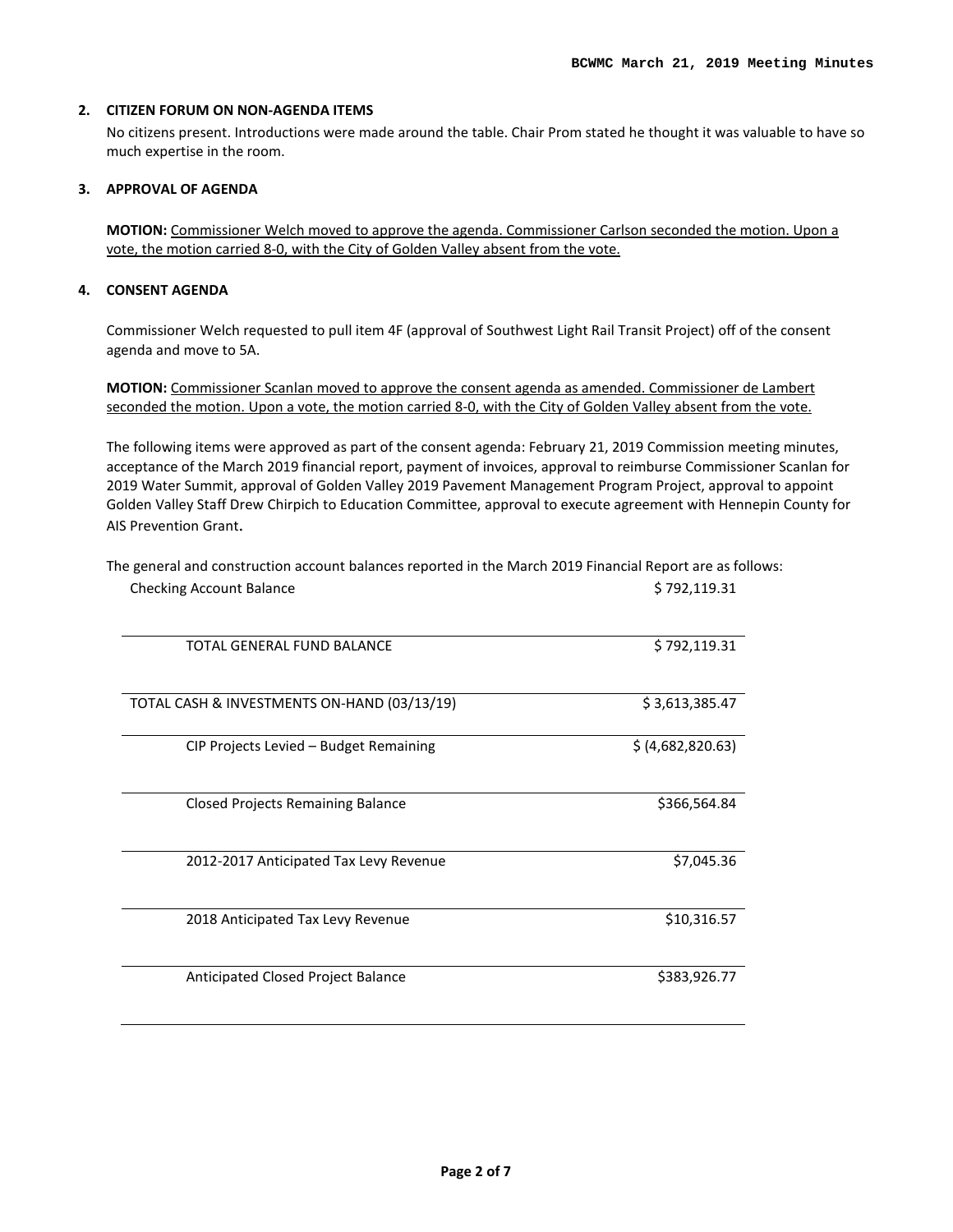### **5. BUSINESS**

### **A. Approval of Southwest Light Rail Transit Project (4F of Consent Agenda)**

Commissioner Welch asked why this was on the agenda since the engineer's recommendations indicate that a thorough review hasn't been completed. Commission Engineer Chandler explained that it is a complex project and that it's difficult to know what aspects changed from the last time the project was approved. She also noted that additional information was sent at the last minute regarding the storm water management plans. She noted that overall the project plans look good but she felt the recommendations needed the caveat that some additional review is still needed. She reported staff is currently in the middle of reviewing it and are feeling comfortable with the plans.

Commissioners Welch pointed out that this is a big public works project and that this project may impact the Commission's Bryn Mawr Water Quality Improvement Project. Engineer Chandler agreed that more stormwater will be directed to Penn Ponds. Alternate Commissioner Monk asked about the timeline for review and approval. Mr. Bisbee replied that construction is starting soon. Commissioner Welch indicated he didn't see any reason to hold up approval if the review by the Commission engineers continues to be routine.

**MOTION:** Commissioner Welch moved to approve Southwest Light Rail Transit Project with acknowledgement that conditions must be met. Commissioner Scanlan seconded the motion.

Discussion: Commission Attorney Anderson summarized that the Commission would be approving the project with conditions. He noted that those conditions should be met or the Commission will have to take affirmative action.

Upon a vote, the motion carried 8-0, with the City of Golden Valley absent from the vote.

#### **B. Consider Approval of Crane Lake Feasibility Study**

Administrator Jester reminded the Commission that in September, the Commission reviewed and discussed the draft feasibility study for this project, which is to be constructed in conjunction with the Ridgedale Drive Reconstruction Project in Minnetonka. Ms. Schweiger, from the City of Minnetonka, told the Commission that the city appreciated the partnership and she outlined the project budget and the city's proposed financial contribution.

Jake Newhall with WSB reviewed the three options proposed in the feasibility study, noting that that they focus on removing total phosphorus and total suspended solids. He noted that much of the area is already receiving stormwater treatment, except for 13.3 acres that currently flow directly into Crane Lake.

[Commissioner Carlson departs, Alternate Commissioner Holter becomes Medicine Lake voting member.]

Mr. Newhall reviewed the following options:

- Option 1 Construct an underground treatment system beneath the existing Sheraton Minneapolis West hotel parking lot.
- Option 2 Construct an underground treatment system beneath a proposed park just east of Ridgedale Drive. This option also includes some education opportunity in the new park.
- Option 3 Construct an underground treatment system beneath a proposed park just east of Ridgedale Drive to act as pre-treatment (Option 2) before being pumped to a sand infiltration/filtration system in the Crane Preserve Park. This option also includes a better educational component in the new park.

Mr. Newhall reported that the city is recommending option 3. He noted the Ridgedale Drive Reconstruction Project is a 2-year construction project and that the park and BMP construction would be in early 2020.

Mr. Newhall also reported that the city has contacted Met Council (MCES) about using sanitary sewer for disposal of chloride contaminated effluent. He reported that MCES established a chlorides team to review all sources of chlorides in the sewer system and present findings to their team in the spring of 2019. He noted that for this project, the city is no longer seeking the ability to use the sanitary sewer system for chloride contaminated effluent, but that it's good to see the Met Council is taking a close look at the situation.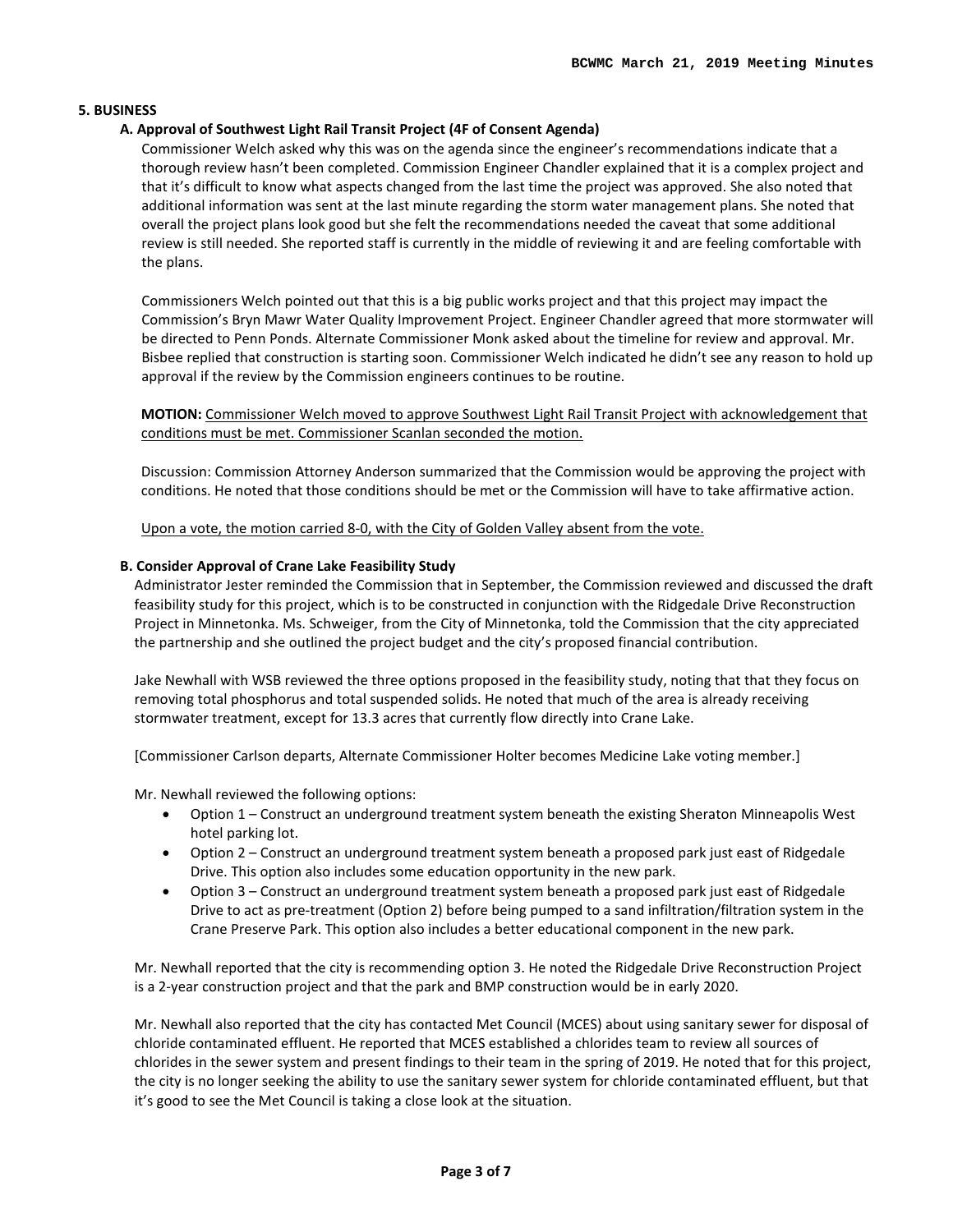Commissioner Monk stated that the Commission should stay informed of what the MCES chloride team decides. He also had question about pipe size and size of storm this system will be able to handle. Mr. Newhall replied that just under first half inch of rain can be stored in the underground tank.

Commissioner Scanlan noted concern about the prospect of putting chloride-laden stormwater into the sanitary sewer and wondered about the precedence it could set. Commissioner Welch pointed out that Crane Lake is impaired chlorides, not nutrients and he wondered how this project fits into the overall CIP program.

Administrator Jester pointed out that Crane Lake isn't impaired for nutrients but this is a good opportunity to be proactive and to capture and treat over 13 acres of currently untreated runoff.

Alternate Commissioner Monk said we should try to improve even unimpaired waters when an opportunity arises and he noted this is a good innovative project. He wondered, instead, how the cost split between the city and the Commission was calculated and wondered about the timing needs of the city.

Mr. Manchester, from the City of Minnetonka, explained that the project is not under a time constraint right now. Their city is spending a total of \$12 million on the Ridgedale Drive Reconstruction Project and wanted to partner with BCWMC to provide stormwater treatment and education. Option 1 includes land acquisition, but that's too expensive. Option 3 has a better educational component. Chair Prom pointed out that the question of who pays which percentage is a larger discussion.

**MOTION:** Alternate Commissioner Monk moved to approve implementing Option 3 of the Crane Lake Improvement Project Feasibility Study with further analysis on the cost share with the city. Commissioner de Lambert seconded the motion.

**Discussion:** Administrator Jester and Engineer Chandler reported that the proposed cost sharing in this instance is in line with the Watershed Plan and current fiscal policies. They noted that typically, the Commission pays for 100% of project costs and cities have the ability to provide funding to improve or expand the project. Administrator Jester was asked to send the fiscal policies related to CIP funding to commissioners.

#### VOTE: Upon a vote the motion failed with Alternate Commissioner Crough voting aye and all others voting nay.

**MOTION:** Commissioner Welch moved to approve the Commission Engineer's recommendations and to move forward in implementing Option 3 of the Crane Lake Improvement Project Feasibility Study. Commissioner Scanlan seconded the motion. Upon a vote, the motion carried 8-0, with the City of Golden Valley absent from the vote.

#### **C. Receive Presentation on 2018 Lake Monitoring Results**

Commission Engineer Chandler introduced Meg Rattei with Barr Engineering. Ms. Rattei proceeded with a presentation on the monitoring results from Westwood Lake and Parkers Lake in 2018. She reported that Parkers Lake has been impaired for chlorides since 2014 and she noted that imperviousness in the lake's watershed was found to be related to chloride levels. She reported that in 2018, every sampling date had chloride levels above the standard of 230 mg/l and that the northern sub-watershed had the highest chloride loading. Parkers Lake meets standards for total phosphorus and chlorophyll a. There are no significant changes in transparency. The lake plant index of biological integrity (IBI), which measures the numbers and quality of species, will be used in the future to assessment for biological impairments. Parkers Lake plant quality was below the floristic quality standard in August. Ms. Rattei also reported the lake is suitable for most of the six most concerning AIS.

Ms. Rattei then reported on monitoring on Westwood Lake. She noted it is a shallow lake so it has different water quality standards than Parkers Lake, which is a deep lake. In short, the chlorides are very low, the total phosphorus and chlorophyll a are excellent and trends are stable. Secchi disc transparency is good, and plant IBI is very good. Of note is the bearded stonewort – a new plant that has greatly expanded and displaced other species. This is a new species to MN and it was found in 34% of the samples. Westwood Lake is suitable for rusty crayfish and faucet snail. The recommendation is to further investigate the bearded stonewort situation to determine if this plant represents a potential problem in the lake.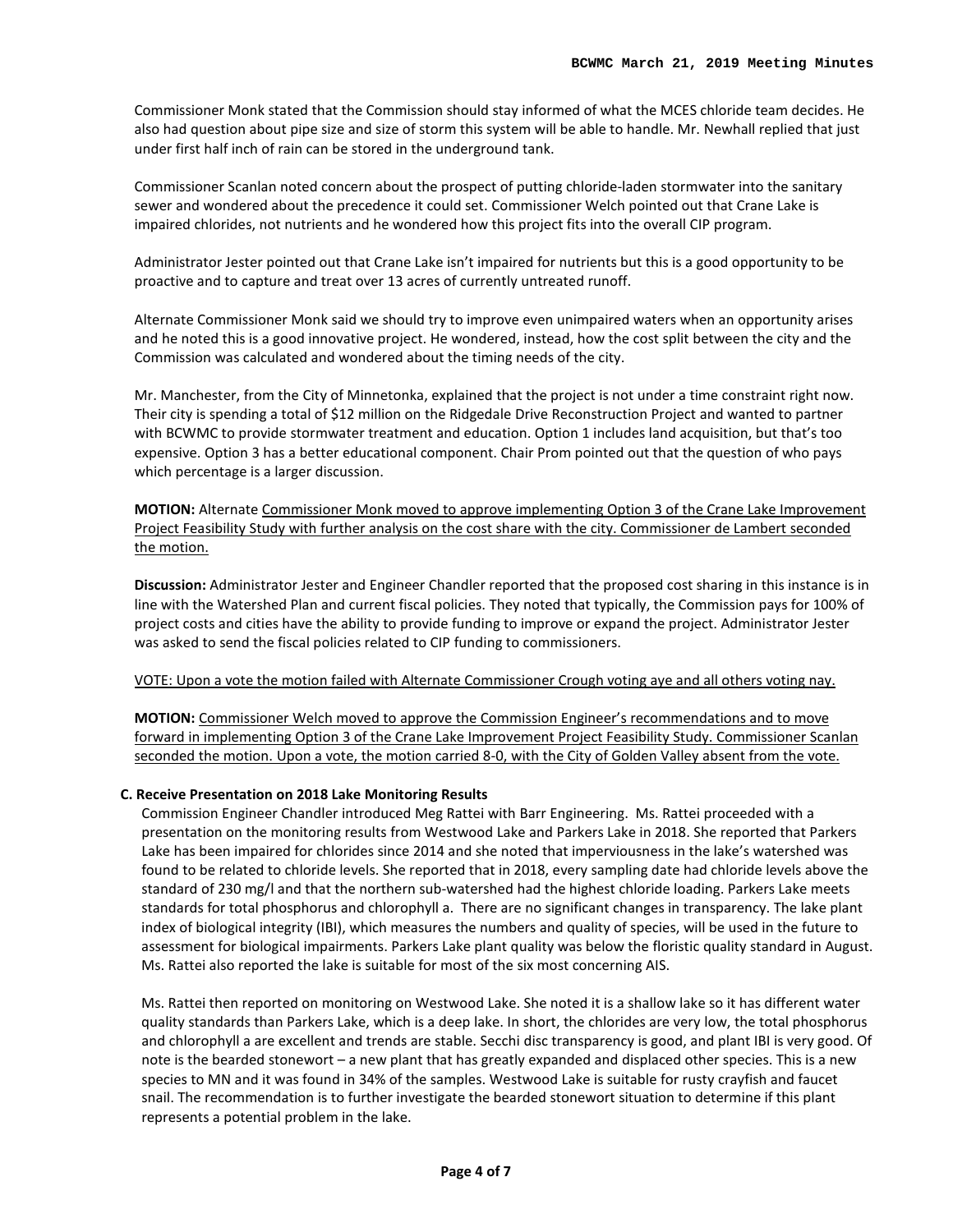There was some discussion about whether BCWMC CIP projects have positively impacted the lake. Ms. Strong, from the City of Plymouth, noted that chloride reduction measures in the northern subwatershed of Parkers Lake are difficult to implement as the area is largely multifamily and commercial properties with much impervious surface. Mr. Francis noted that since the nature center surrounds Westwood Lake and doesn't allow outside watercraft, AIS may be less of a threat there.

### **D. Consider Approval of Resolution 19-07 in Support of Chloride Limited Liability Legislation**

Administrator Jester reported that HF1502 and SF1667 are working their way through the legislature with the goal of limiting the liability of those that apply chloride deicers. She noted it might be appropriate for the Commission to pass a resolution of support.

Chair Prom asked for clarification on who would actually see limited liability if the legislation passes. Commissioner Welch responded that property owners are defined as people who hire certified contractors.

**MOTION:** Commissioner Scanlan moved to approve Resolution 19-07 in Support of Chloride Limited Liability Legislation. Commissioner Welch seconded the motion. Upon a vote, the motion carried 8-0, with the City of Golden Valley absent from the vote.

### **E. Consider Recommendations from Education Committee**

#### *i. 2019 Education Budget*

Administrator Jester explained that the Education Committee met on March  $7<sup>th</sup>$  and that their proposed budget is included in the packet. Commissioner Scanlan asked how this budget compared with last year's budget. Administrator Jester noted that it is similar with the difference being the 50<sup>th</sup> anniversary event with \$7,000 budgeted for tour, event, and commemorative document.

**MOTION:** Commissioner Scanlan moved to approve the 2019 education budget as presented. Commissioner de Lambert seconded the motion. Upon a vote, the motion carried 8-0, with the City of Golden Valley absent from the vote.

#### *ii. Contract with Lawn Chair Gardener*

**MOTION:** Commissioner de Lambert moved to approve the contract with Lawn Chair Gardener. Alt. Commissioner Crough seconded the motion. Upon a vote, the motion carried 8-0, with the City of Golden Valley absent from the vote.

#### *iii. Update on 50th Anniversary Event Planning*

Administrator Jester updated the Commission that the event will be held on June 27. She noted a "save the date" email would be sent to a long list of invitees soon. She also noted she is working to secure a keynote speaker.

# **F. Consider Approval of Final Report for Bassett Creek Main Stem Restoration Project (2015CR)**

Mr. Eckman, from the City of Golden Valley, gave an overview of the project outcomes and final report. He noted that the report shows that monitoring at the Met Council WOMP station at the outlet of the watershed shows a significant reduction in total suspended solids and total phosphorus indicating that projects like these are working to improve water quality.

[Commissioner de Lambert departs.]

Mr. Eckman noted that design plans for this project were approved by the Commission in June 2015 and construction (phase 1) took place in the winter of 2015/2016. Vegetation establishment and management (phase 2) continued from 2016 through 2018. He reported that it worked well to have a separate contractor to work directly with native plant establishment and initial maintenance. He reported that the project required working with over 70 property owners and that only one property owner along the corridor didn't participate in the project. He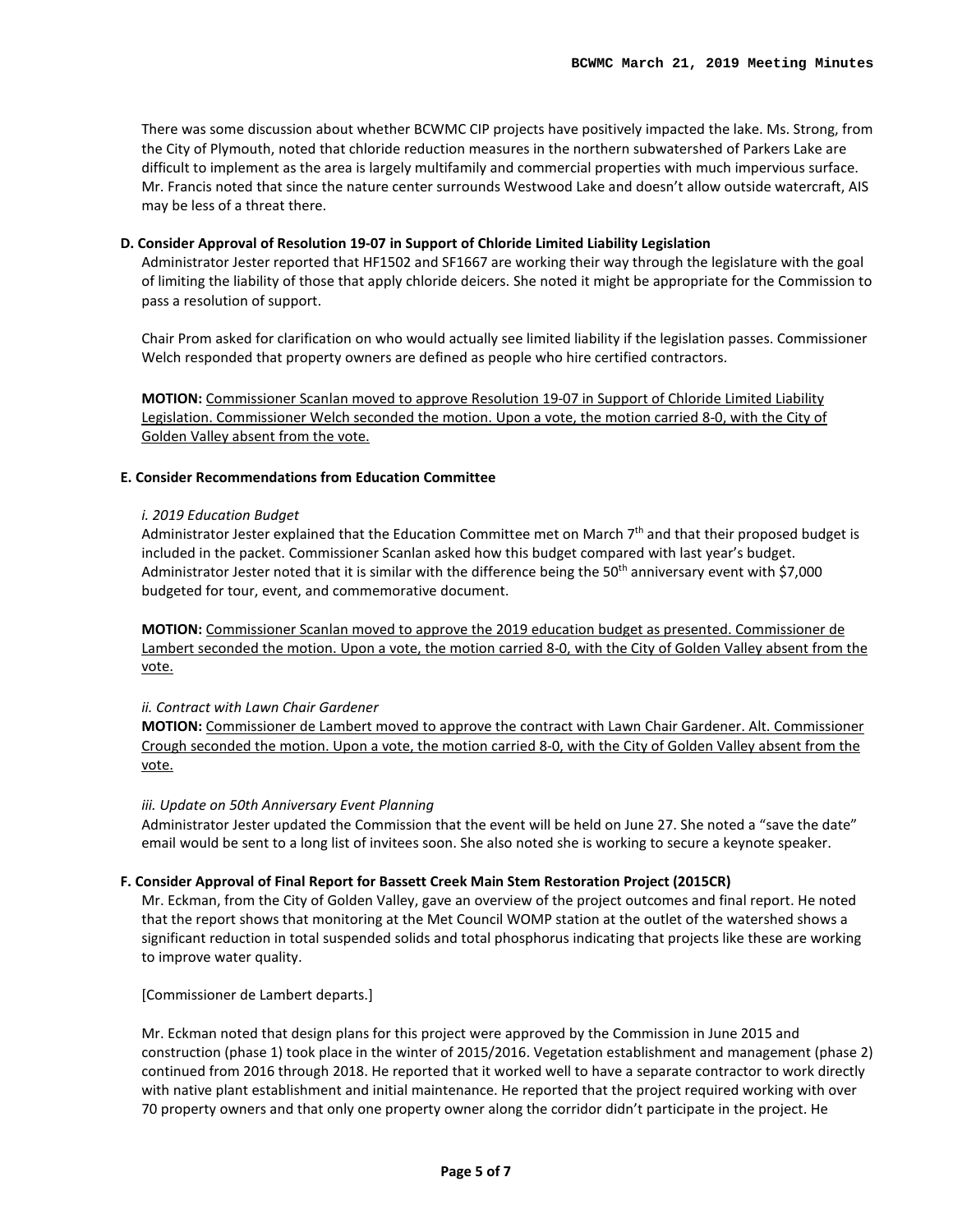reported the project was completed on time and under budget and that individual owners will be maintaining the private portions. He noted the property owners were given instructions on maintenance and that city staff will follow up with anyone that has questions or needs assistance.

# **MOTION:** Commissioner Scanlan moved to approve the Final Report for Bassett Creek Main Stem Restoration Project. Commissioner Anderson seconded the motion

**Discussion:** Commissioner Welch commented that the City of Golden Valley did an excellent job working with 70 different landowners. On the flip side, the Commission is investing over a million dollars and relying on private property owners to maintain most of the restoration. He wondered if maintenance easements should be pursued. Commissioner Welch requested that the administrator coordinate efforts and check on how things are looking in a few years.

Commission Engineer Chandler asked if the city can offer for private landowners to buy into the city's vegetation management contract. Mr. Oliver noted that would be difficult for the city to coordinate. Ms. Strong offered that the noxious/invasive weed ordinance might help keep projects from getting out of hand.

Ms. Pape added that a targeted hands-on workshop where an expert could walk the area with the residents and help them with questions would be beneficial. This might be an ideal project to bring in Hennepin County Master Gardeners who are knowledgeable about native plants.

Commissioner Welch suggested to bring this item to the Education Committee to supply the proper materials to homeowners. Ms. Pape responded that the educational materials exist already and it wouldn't be hard to offer resources. The main problem with maintenance is the actual implementation. Going from guidebook or handout to on the ground identification is very challenging. Most people need personal one-on-one assistance.

**MOTION:** Commissioner Welch moved to amend the prior motion and have the administrator coordinate efforts to maintain buffers and bring information back in 3 years. Commissioner Scanlan seconded the motion. Upon a vote, the motion carried 7-0, with the Cities of Golden Valley and St. Louis Park absent from the vote.

**VOTE on original motion:** Upon a vote, the motion carried 7-0, with the Cities of Golden Valley and St. Louis Park absent from the vote.

#### **G. Consider Approval of Final Reimbursement Request for Bassett Creek Main Stem Restoration Project**

**MOTION:** Commissioner Welch moved to approve the final reimbursement request for Bassett Creek Main Stem Restoration Project. Commissioner Scanlan seconded the motion. Upon a vote, the motion carried 7-0, with the Cities of Golden Valley and St. Louis Park absent from the vote.

# **H. Consider Approval to Amend Agreement with City of Crystal for Winnetka Pond Dredging Project**

Administrator Jester noted that the Commission approved additional funding for this project contingent on the funds being available in the Commission's Closed Project Account. She reported that with the approval of the above motion, there is \$383,926.77 in the account.

**MOTION:** Commissioner Anderson moved to approve the amendment to the agreement with the City of Crystal for Winnetka Pond Dredging Project. Alternate Commissioner Monk seconded the motion. Upon a vote, the motion carried 6-1, with Minneapolis voting against the motion and all others voting for the motion. The Cities of Golden Valley and St. Louis Park were absent from the vote.

#### **I. Consider Resolution 19-08 to Approve St. Louis Park Surface Water Management Plan**

Commission Engineer Chandler reported that she reviewed the St. Louis Park Surface Water Management Plan and provided comments to the city on December 3rd. The city revised the plan according to the Commission's comments and the plan is consistent with the Bassett Creek Watershed Management Plan and requirements. She recommended approval of the resolution approving St. Louis Park's Surface Water Management Plan with the